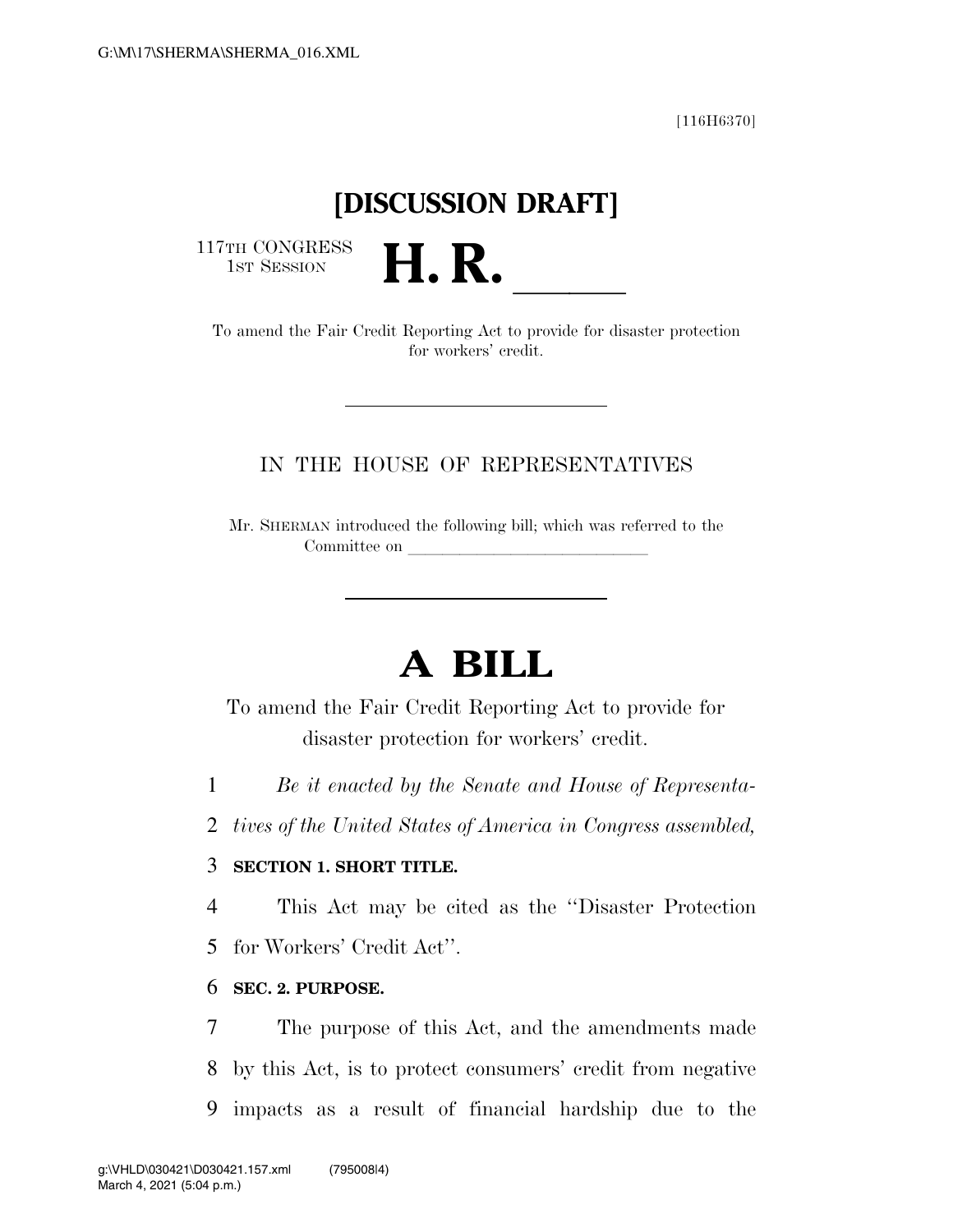coronavirus disease (COVID–19) outbreak and future major disasters.

### **SEC. 3. REPORTING OF INFORMATION DURING MAJOR DIS-ASTERS.**

 (a) IN GENERAL.—The Fair Credit Reporting Act is amended by inserting after section 605B the following:

**''§ 605C. Reporting of information during major disas-**

#### **ters**

#### 9 "(a) DEFINITIONS.—In this section:

10 "(1) COVID-19 EMERGENCY PERIOD.—The term 'COVID–19 emergency period' means the pe- riod beginning on the date of enactment of this sec-tion and ending on the later of—

14 ''(A) 120 days after the date of enactment of this section; or

 ''(B) 120 days after the date of termi- nation by the Federal Emergency Management Administration of the emergency declared on March 13, 2020, by the President under the Robert T. Stafford Disaster Relief and Emer-21 gency Assistance Act (42 U.S.C. 4121 et seq.) relating to the Coronavirus Disease 2019 23 (COVID-19) pandemic.

24 ''(2) COVERED MAJOR DISASTER PERIOD.—The term 'covered major disaster period' means—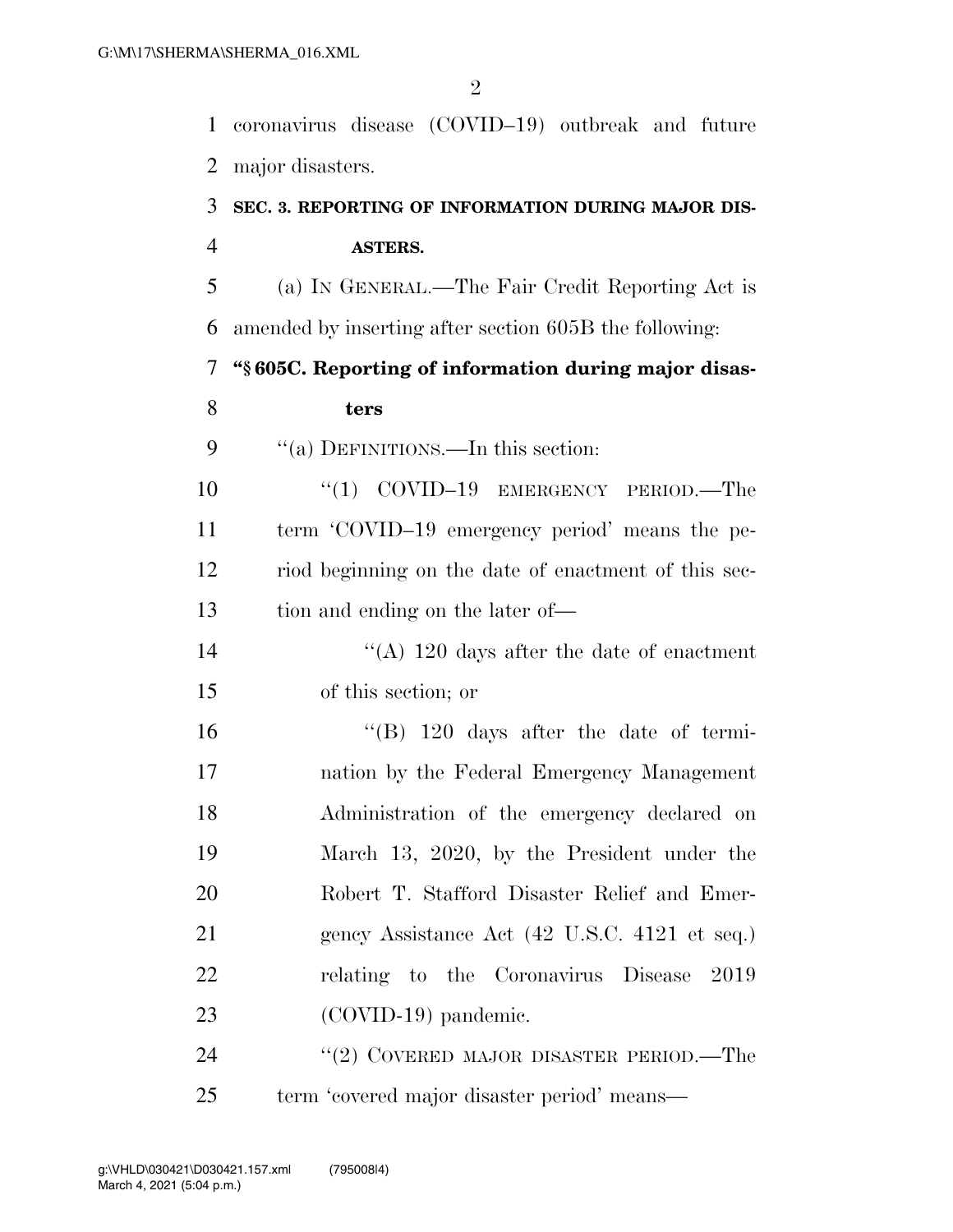| 1              | $\lq\lq$ (A) the period beginning on the date on     |
|----------------|------------------------------------------------------|
| $\overline{2}$ | which a major disaster is declared by the Presi-     |
| 3              | dent under section 401 of the Robert T. Staf-        |
| $\overline{4}$ | ford Disaster Relief and Emergency Assistance        |
| 5              | Act (42 U.S.C. 5170), under which assistance         |
| 6              | is authorized under section 408 of such Act (42)     |
| 7              | U.S.C. $5174$ ), and ending on the date that is      |
| 8              | 120 days after the end of the incident period        |
| 9              | designated in such declaration; or                   |
| 10             | $\lq$ (B) the period ending 120 days after the       |
| 11             | date of termination by the Federal Emergency         |
| 12             | Management Administration of the emergency           |
| 13             | declared on March 13, 2020, by the President         |
| 14             | under the Robert T. Stafford Disaster Relief         |
| 15             | and Emergency Assistance Act (42 U.S.C. 4121)        |
| 16             | et seq.) relating to the Coronavirus Disease         |
| 17             | $2019$ (COVID-19) pandemic.                          |
| 18             | "(3) MAJOR DISASTER.—The term 'major dis-            |
| 19             | aster' means a major disaster declared by the Presi- |
| 20             | dent under section 401 of the Robert T. Stafford     |
| 21             | Disaster Relief and Emergency Assistance Act (42)    |
| 22             | U.S.C. 5170), under which assistance is authorized   |
| 23             | under section 408 of such Act (42 U.S.C. 5174).      |
| 24             | "(b) MORATORIUM ON FURNISHING ADVERSE IN-            |
| 25             | FORMATION DURING COVID-19 EMERGENCY PERIOD.          |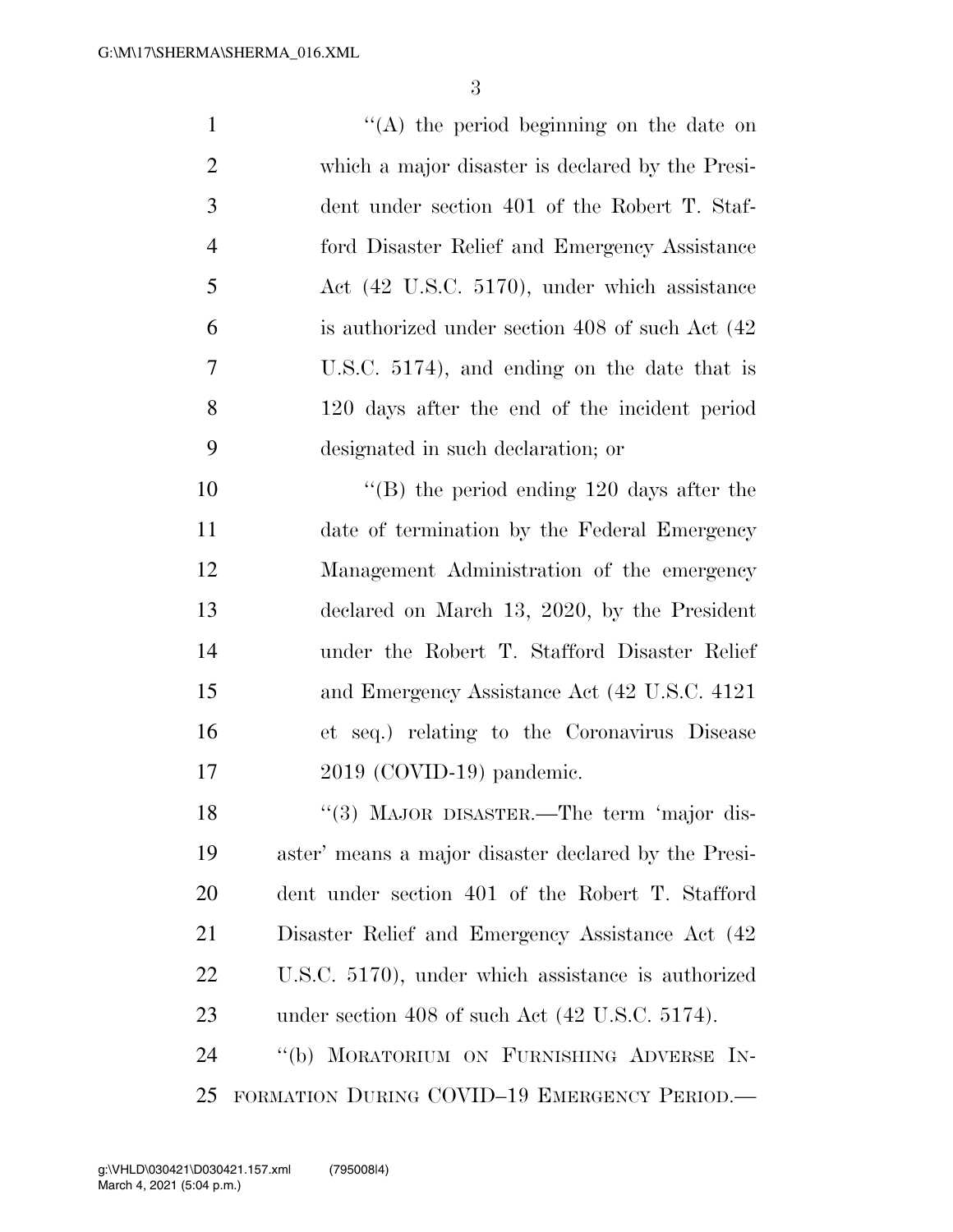No person may furnish any adverse item of information (except information related to a felony criminal conviction) relating to a consumer that was the result of any action or inaction that occurred during the COVID–19 emer-gency period.

 ''(c) MORATORIUM ON FURNISHING ADVERSE INFOR- MATION DURING COVERED MAJOR DISASTER PERIOD.— No person may furnish any adverse item of information (except information related to a felony criminal conviction) relating to a consumer that was the result of any action or inaction that occurred during a covered major disaster period if the consumer is a resident of the affected area covered by a declaration made by the President under sec- tion 401 of the Robert T. Stafford Disaster Relief and Emergency Assistance Act (42 U.S.C. 5170), under which assistance is authorized under section 408 of such Act (42 U.S.C. 5174).

 ''(d) INFORMATION EXCLUDED FROM CONSUMER REPORTS.—In addition to the information described in section 605(a), no consumer reporting agency may make any consumer report containing an adverse item of infor- mation (except information related to a felony criminal conviction) reported relating to a consumer that was the result of any action or inaction that occurred during the COVID–19 emergency period or a covered major disaster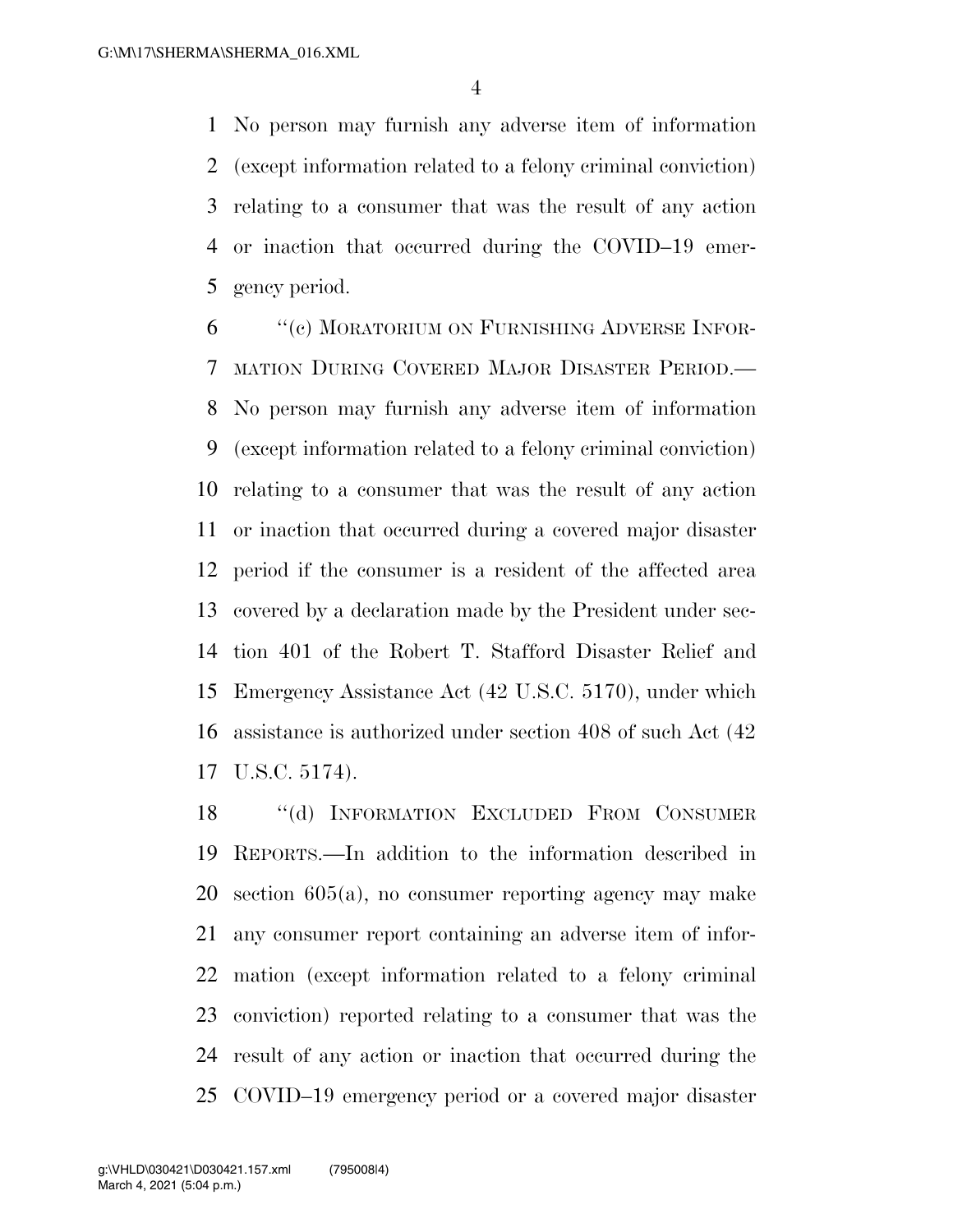period, and as applicable under subsection (f)(3), for 270 days after the expiration of the applicable period.

- ''(e) SUMMARY OF RIGHTS.—Not later than 60 days after the date of enactment of this subsection, the Bureau shall update the model summary of rights under section 6  $609(c)(1)$  to include a description of the right of a con-sumer to—
- 8 ''(1) request the deletion of adverse items of in-formation under subsection (f); and
- ''(2) request a consumer report or score, with-out charge to the consumer, under subsection (g).

12 "If DELETION OF ADVERSE ITEMS OF INFORMA- TION RESULTING FROM THE CORONAVIRUS DISEASE (COVID–19) OUTBREAK AND MAJOR DISASTERS.—

- ''(1) REPORTING.—
- 16 "(A) In GENERAL.—Not later than 60 days after the date of enactment of this sub- section, the Bureau shall create a website for consumers to report, under penalty of perjury, economic hardship as a result of the coronavirus disease (COVID–19) outbreak or a major disaster (if the consumer is a resident of the affected area covered by such major dis- aster) for the purpose of extending credit report protection for an additional 270 days after the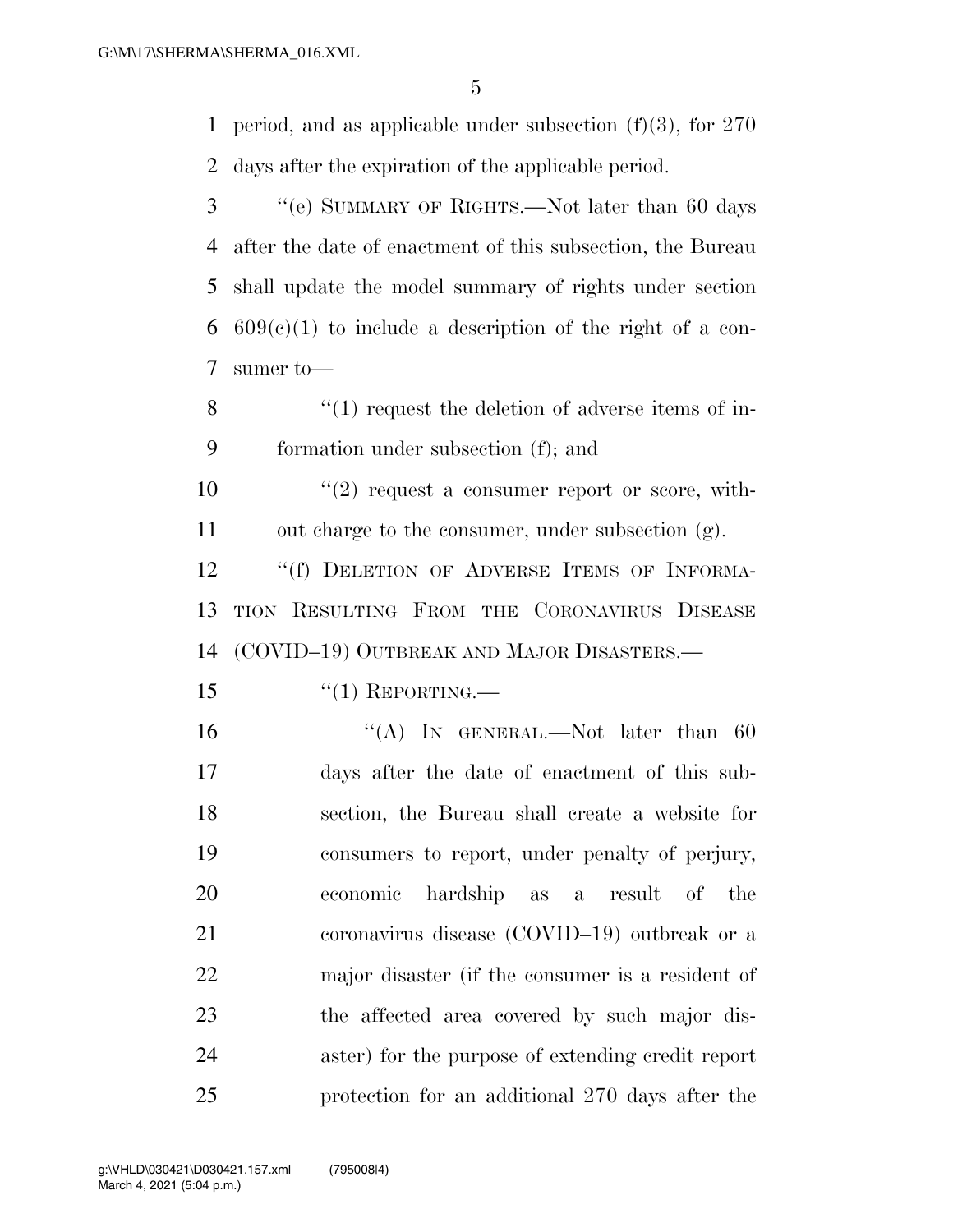| $\mathbf{1}$   | end of the COVID-19 emergency period or cov-        |
|----------------|-----------------------------------------------------|
| $\overline{2}$ | ered major disaster period, as applicable.          |
| 3              | "(B) DOCUMENTATION.—The Bureau                      |
| $\overline{4}$ | shall—                                              |
| 5              | "(i) not require any documentation                  |
| 6              | from a consumer to substantiate the eco-            |
| 7              | nomic hardship; and                                 |
| 8              | "(ii) provide notice to the consumer                |
| 9              | that a report under subparagraph $(A)$ is           |
| 10             | under penalty of perjury.                           |
| 11             | "(C) REPORTING PERIOD.—A consumer                   |
| 12             | may report economic hardship under subpara-         |
| 13             | graph $(A)$ during the COVID-19 emergency pe-       |
| 14             | riod or a covered major disaster period, as ap-     |
| 15             | plicable, and for 60 days thereafter.               |
| 16             | "(2) DATABASE.—The Bureau shall establish           |
| 17             | and maintain a secure database that—                |
| 18             | $\lq\lq$ (A) is accessible to each consumer report- |
| 19             | ing agency described in section $603(p)$ and na-    |
| 20             | tionwide specialty consumer reporting agency        |
| 21             | for purposes of fulfilling their duties under       |
| 22             | paragraph (3) to check and automatically delete     |
| 23             | any adverse item of information (except infor-      |
| 24             | mation related to a felony criminal conviction)     |
| 25             | reported that occurred during the COVID-19          |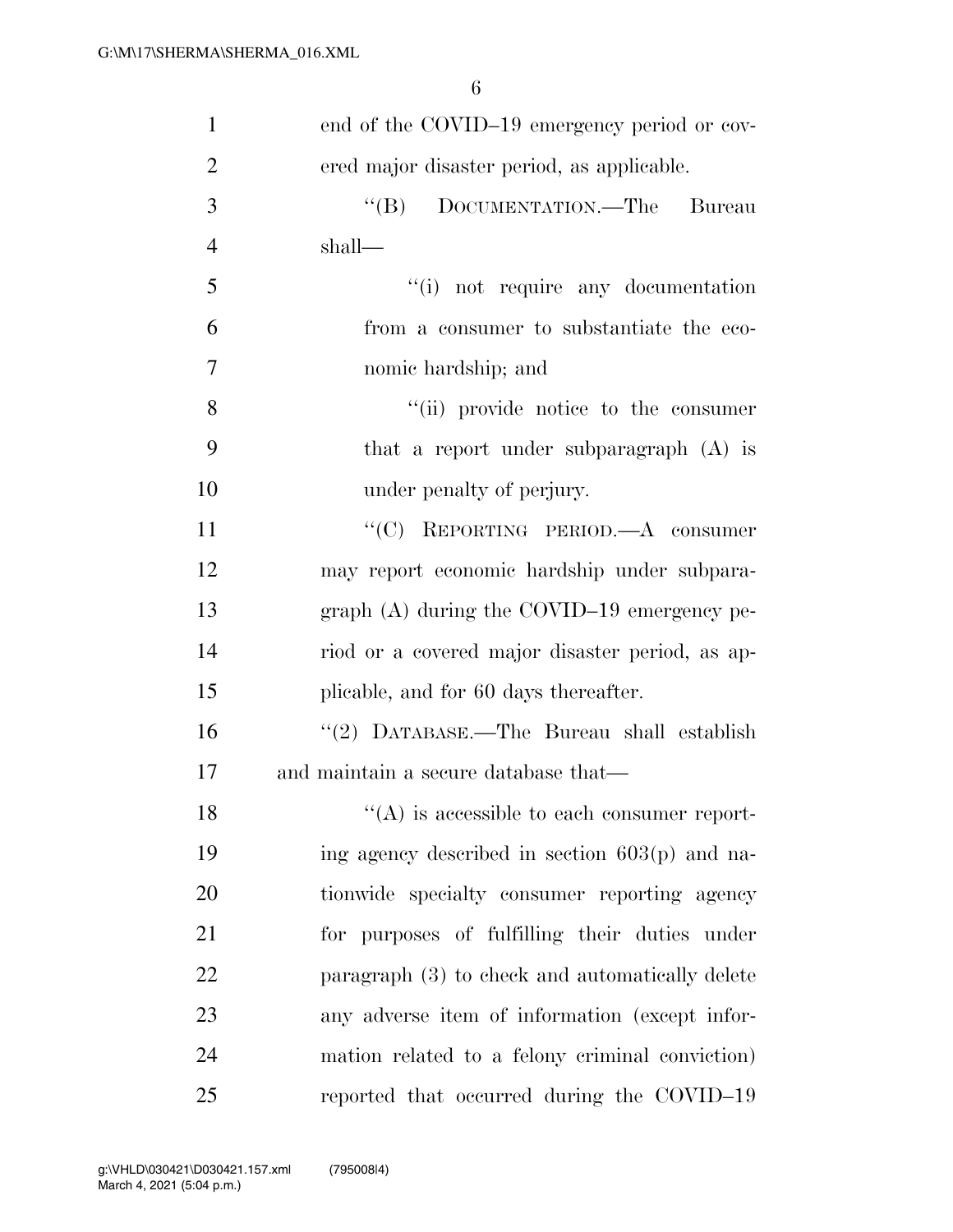| $\mathbf{1}$   | emergency period or a covered major disaster      |
|----------------|---------------------------------------------------|
| $\overline{2}$ | period with respect to a consumer; and            |
| 3              | $\lq\lq$ contains the information reported        |
| $\overline{4}$ | under paragraph $(1)$ .                           |
| 5              | "(3) DELETION OF ADVERSE ITEMS OF INFOR-          |
| 6              | MATION BY NATIONWIDE CONSUMER REPORTING           |
| 7              | AND NATIONWIDE SPECIALTY CONSUMER REPORT-         |
| 8              | ING AGENCIES.                                     |
| 9              | "(A) IN GENERAL.—Each consumer re-                |
| 10             | porting agency described in section $603(p)$ and  |
| 11             | each nationwide specialty consumer reporting      |
| 12             | agency shall, using the information contained in  |
| 13             | the database established under paragraph $(2)$ ,  |
| 14             | delete from the file of each consumer named in    |
| 15             | the database each adverse item of information     |
| 16             | (except information related to a felony criminal  |
| 17             | conviction) that was a result of an action or in- |
| 18             | action that occurred during the COVID-19          |
| 19             | emergency period or a covered major disaster      |
| 20             | period up to 270 days following the end of the    |
| 21             | such period.                                      |
| 22             | "(B) TIMELINE.—Each consumer report-              |
| 23             | ing agency described in section $603(p)$ and each |
| 24             | nationwide specialty consumer reporting agency    |
| 25             | shall check the database at least weekly and de-  |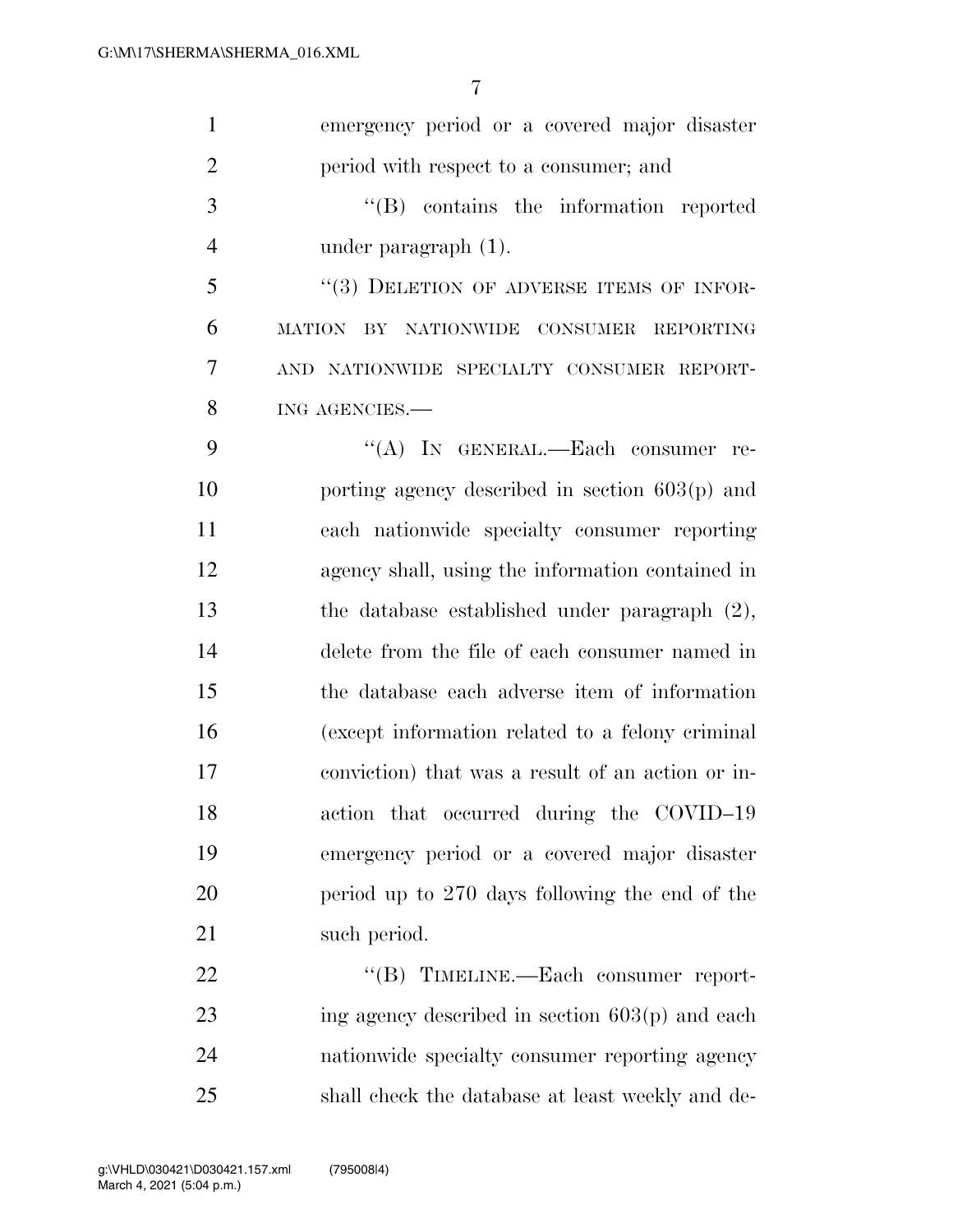| $\mathbf{1}$   | lete adverse items of information as soon as      |
|----------------|---------------------------------------------------|
| $\overline{2}$ | practicable after information that is reported    |
| 3              | under paragraph (1) appears in the database       |
| $\overline{4}$ | established under paragraph (2).                  |
| 5              | "(4) REQUEST FOR DELETION OF ADVERSE              |
| 6              | ITEMS OF INFORMATION.-                            |
| 7              | "(A) IN GENERAL.—A consumer who has               |
| 8              | filed a report of economic hardship with the      |
| 9              | Bureau may submit a request, without charge       |
| 10             | to the consumer, to a consumer reporting agen-    |
| 11             | cy to delete from the consumer's file an adverse  |
| 12             | item of information (except information related   |
| 13             | to a felony criminal conviction) that was a re-   |
| 14             | sult of an action or inaction that occurred dur-  |
| 15             | ing the COVID-19 emergency period or a cov-       |
| 16             | ered major disaster period up to 270 days fol-    |
| 17             | lowing the end of the such period.                |
| 18             | "(B) TIMING.—A consumer may submit a              |
| 19             | request under subparagraph $(A)$ , not later than |
| 20             | 270-day period described in that subparagraph.    |
| 21             | "(C) REMOVAL AND NOTIFICATION.—Upon               |
| 22             | receiving a request under this paragraph to de-   |
| 23             | lete an adverse item of information, a consumer   |
| 24             | reporting agency shall—                           |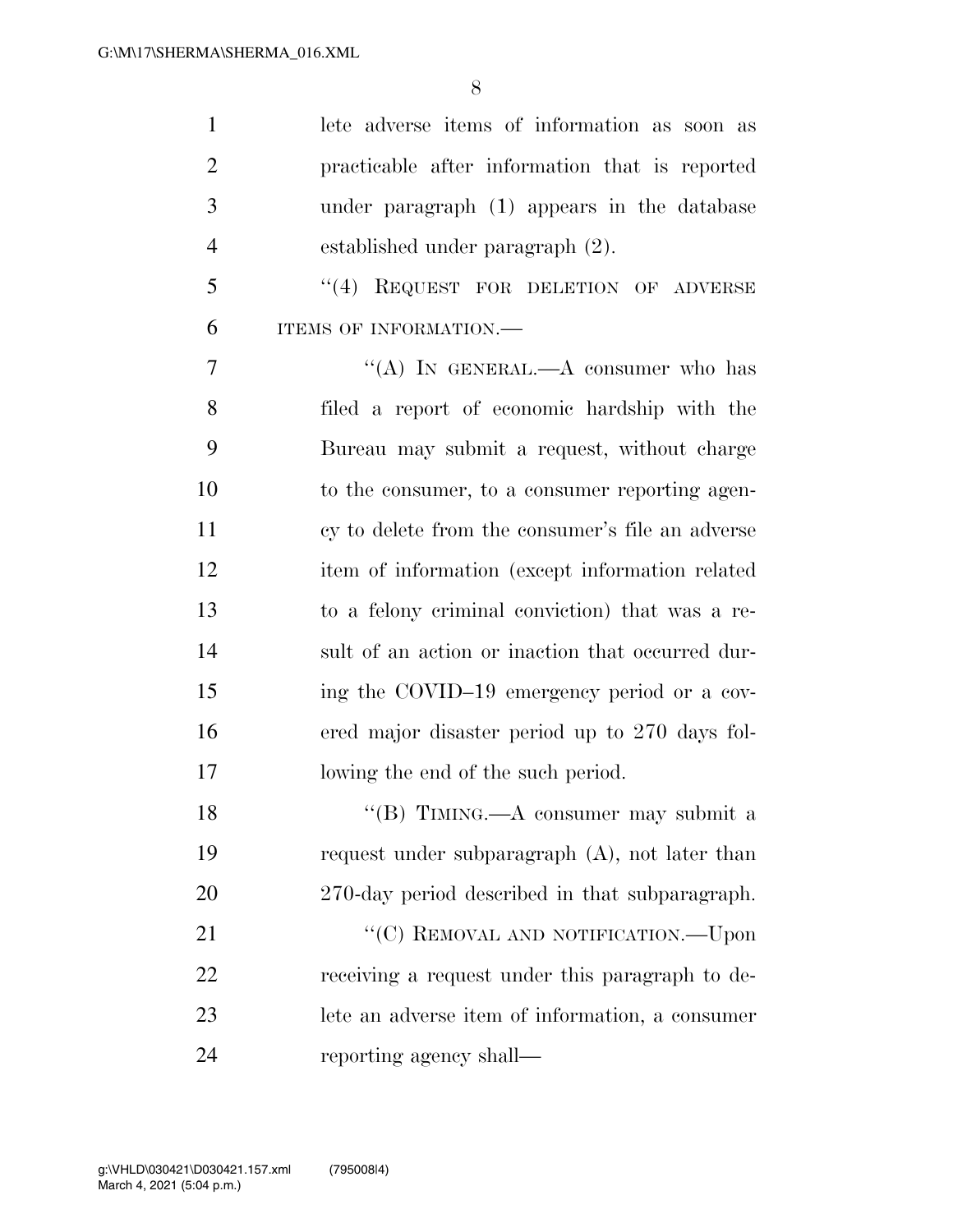| $\mathbf{1}$   | "(i) delete the adverse item of infor-               |
|----------------|------------------------------------------------------|
| $\overline{2}$ | mation (except information related to a fel-         |
| 3              | ony criminal conviction) from the con-               |
| $\overline{4}$ | sumer's file; and                                    |
| 5              | "(ii) notify the consumer and the fur-               |
| 6              | nisher of the adverse item of information            |
| 7              | of the deletion.                                     |
| 8              | "(g) FREE CREDIT REPORT AND SCORES.—                 |
| 9              | "(1) IN GENERAL.—During the COVID-19                 |
| 10             | emergency period or a covered major disaster period  |
| 11             | and ending 12 months after the expiration of the     |
| 12             | COVID-19 emergency period or covered major dis-      |
| 13             | aster period, as applicable, each consumer reporting |
| 14             | agency as described under $603(p)$ and nationwide    |
| 15             | specialty consumer reporting agency shall make all   |
| 16             | disclosures described under section 609 upon request |
| 17             | by a consumer, by mail or online, without charge to  |
| 18             | the consumer and without limitation as to the num-   |
| 19             | ber of requests. A consumer reporting agency shall   |
| 20             | also supply a consumer, upon request and without     |
| 21             | charge, with a credit score that—                    |
| 22             | $\lq\lq$ is derived from a credit scoring model      |
| 23             | that is widely distributed to users by the con-      |
| 24             | sumer reporting agency for the purpose of any        |
| 25             | extension of credit or other transaction des-        |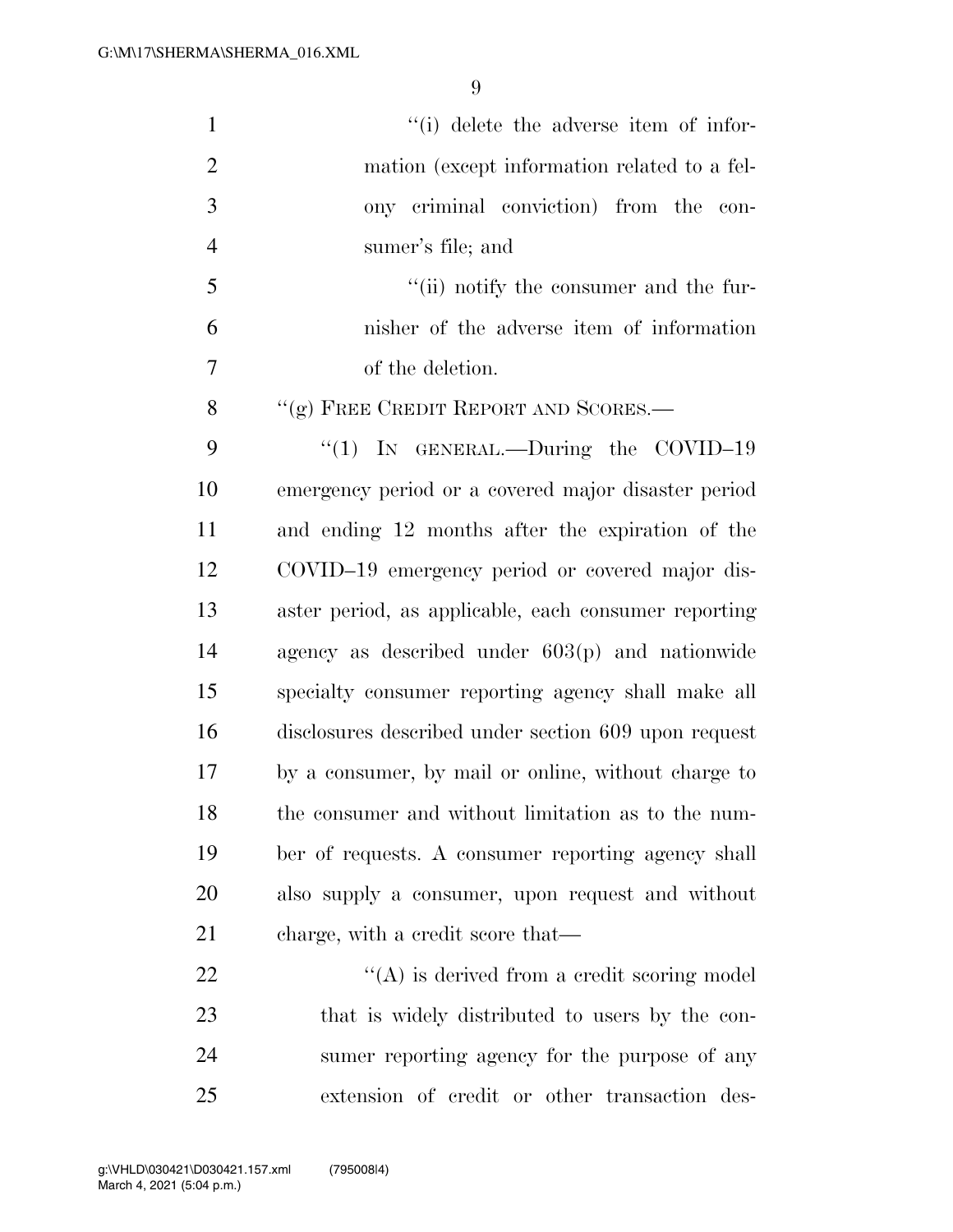| $\mathbf{1}$   | ignated by the consumer who is requesting the        |
|----------------|------------------------------------------------------|
| $\overline{2}$ | credit score; or                                     |
| 3              | $\lq\lq$ is widely distributed to lenders of         |
| $\overline{4}$ | common consumer loan products and predicts           |
| 5              | the future credit behavior of the consumer.          |
| 6              | "(2) TIMING.—A file disclosure or credit score       |
| 7              | under paragraph (1) shall be provided to the con-    |
| 8              | sumer not later than—                                |
| 9              | "(A) 7 days after the date on which the re-          |
| 10             | quest is received if the request is made by mail;    |
| 11             | and                                                  |
| 12             | "(B) not later than $15$ minutes if the re-          |
| 13             | quest is made online.                                |
| 14             | "(3) ADDITIONAL REPORTS.—A file disclosure           |
| 15             | provided under paragraph (1) shall be in addition to |
| 16             | any disclosure requested by the consumer under sec-  |
| 17             | tion $612(a)$ .                                      |
| 18             | $\lq(4)$ PROHIBITION.—A consumer reporting           |
| 19             | agency that receives a request under paragraph $(1)$ |
| 20             | may not request or require any documentation from    |
| 21             | the consumer that demonstrates that the consumer     |
| 22             | was impacted by the coronavirus disease (COVID-      |
| 23             | 19) outbreak or a major disaster (except to verify   |
| 24             | that the consumer resides in an area covered by the  |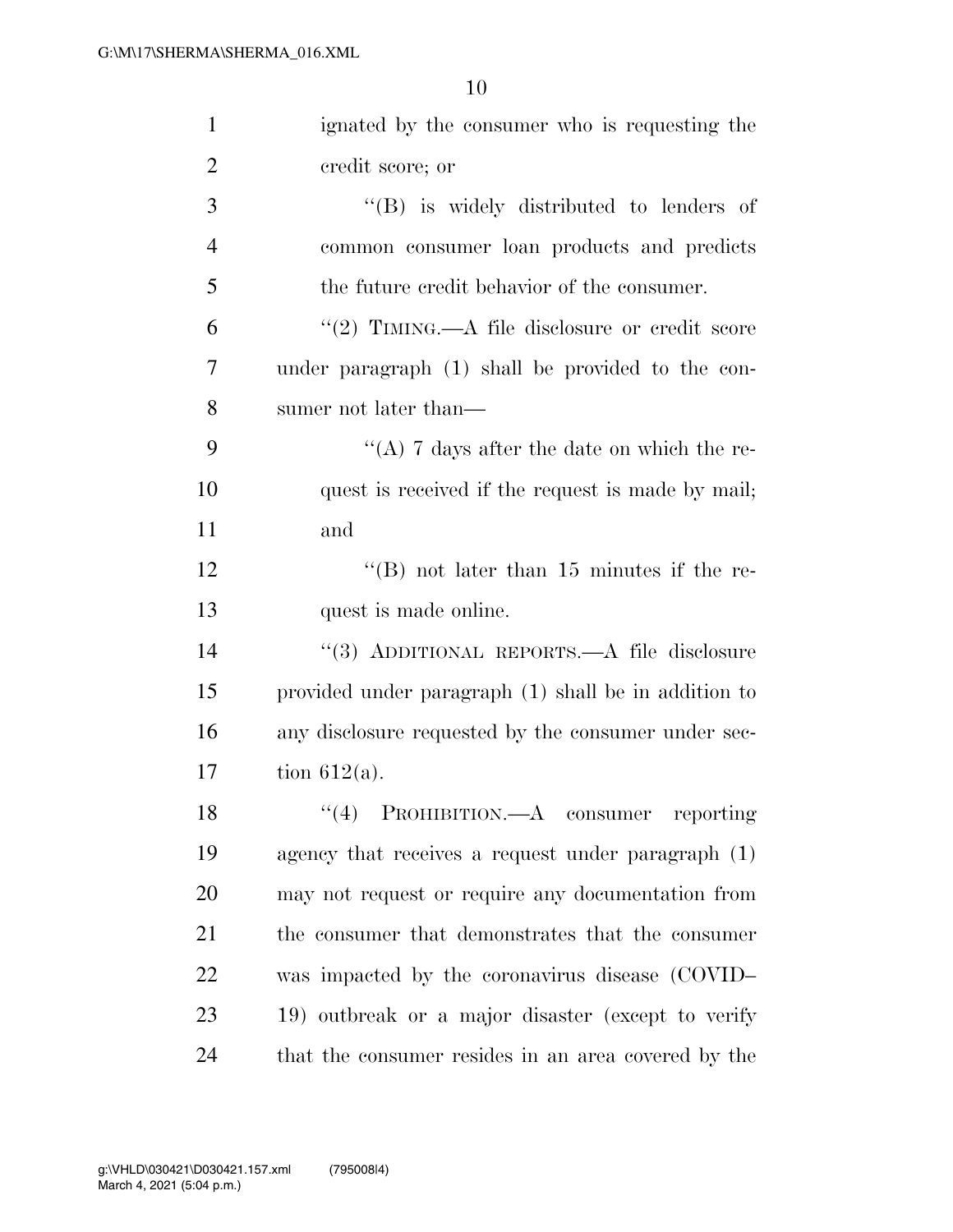major disaster) as a condition of receiving the file disclosure or score.

 ''(h) POSTING OF RIGHTS.—Not later than 30 days after the date of enactment of this section, each consumer reporting agency shall prominently post and maintain a direct link on the homepage of the public website of the consumer reporting agency information relating to the right of consumers to—

 ''(1) request the deletion of adverse items of in- formation (except information related to a felony criminal conviction) under subsection (f); and

12 ''(2) request consumer file disclosures and scores, without charge to the consumer, under sub-14 section  $(g)$ .

15 "(i) BAN ON REPORTING MEDICAL DEBT INFORMA-TION RELATED TO COVID–19 OR A MAJOR DISASTER.—

17 "(1) FURNISHING BAN.—No person shall fur- nish adverse information to a consumer reporting agency related to medical debt if such medical debt is with respect to medical expenses related to treat- ments arising from COVID–19 or a major disaster (whether or not the expenses were incurred during the COVID–19 emergency period or covered major disaster period).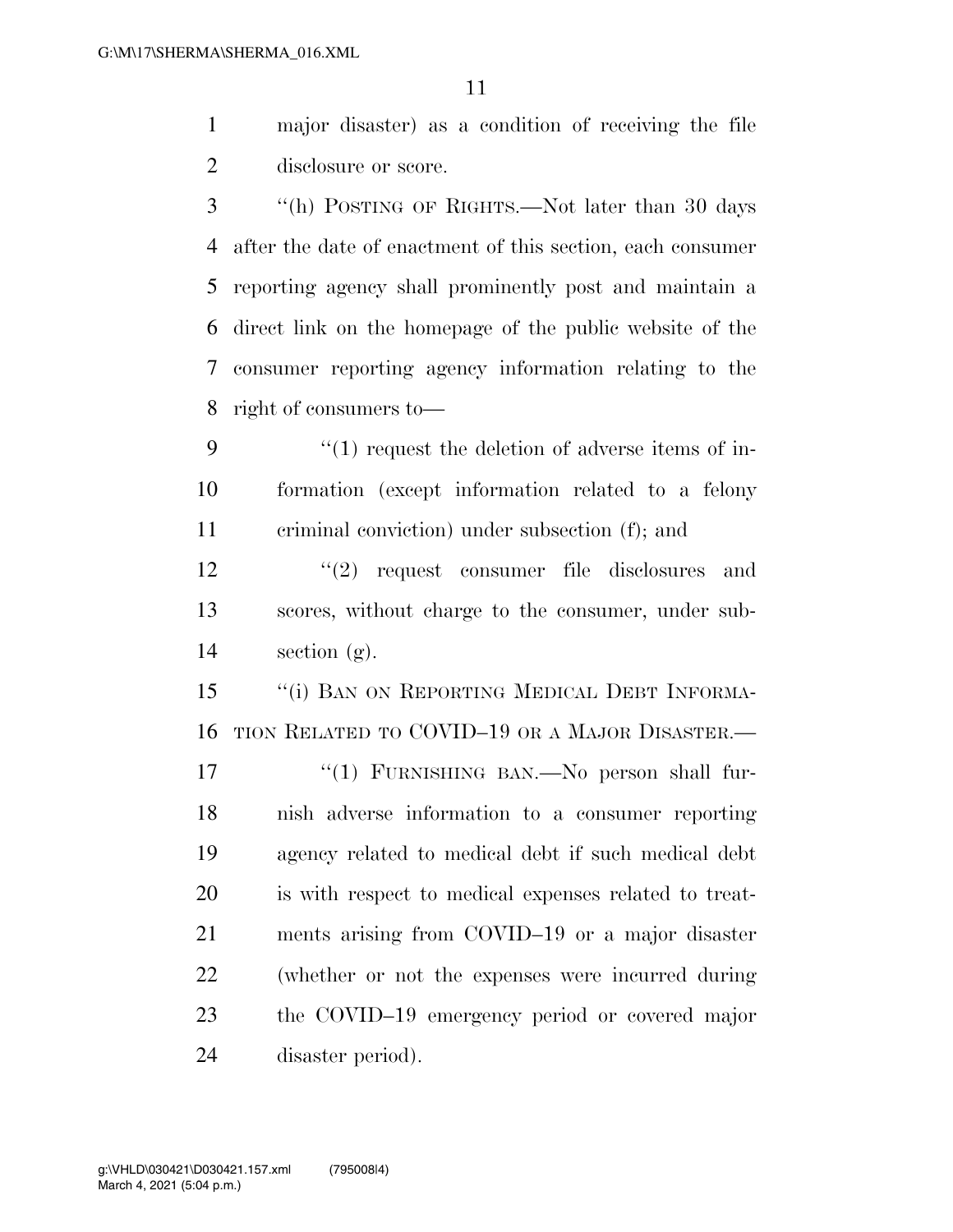1 "(2) CONSUMER REPORT BAN.—No consumer reporting agency may made a consumer report con- taining adverse information related to medical debt if such medical debt is with respect to medical ex- penses related to treatments arising from COVID– 19 or a major disaster (whether or not the expenses were incurred during the COVID–19 emergency pe-riod or covered major disaster period).

9 "(j) CREDIT SCORING MODELS.—A person that cre- ates and implements credit scoring models may not treat the absence, omission, or deletion of any information pur- suant to this section as a negative factor or negative value in credit scoring models created or implemented by such person.''.

 (b) TECHNICAL AND CONFORMING AMENDMENT.— The table of contents for the Fair Credit Reporting Act is amended by inserting after the item relating to section 605B the following:

''605C. Reporting of information during major disasters.''.

 **SEC. 4. LIMITATIONS ON NEW CREDIT SCORING MODELS DURING THE COVID–19 EMERGENCY AND MAJOR DISASTERS.** 

 The Fair Credit Reporting Act (15 U.S.C. 1681 et seq.) is amended—

(1) by adding at the end the following: